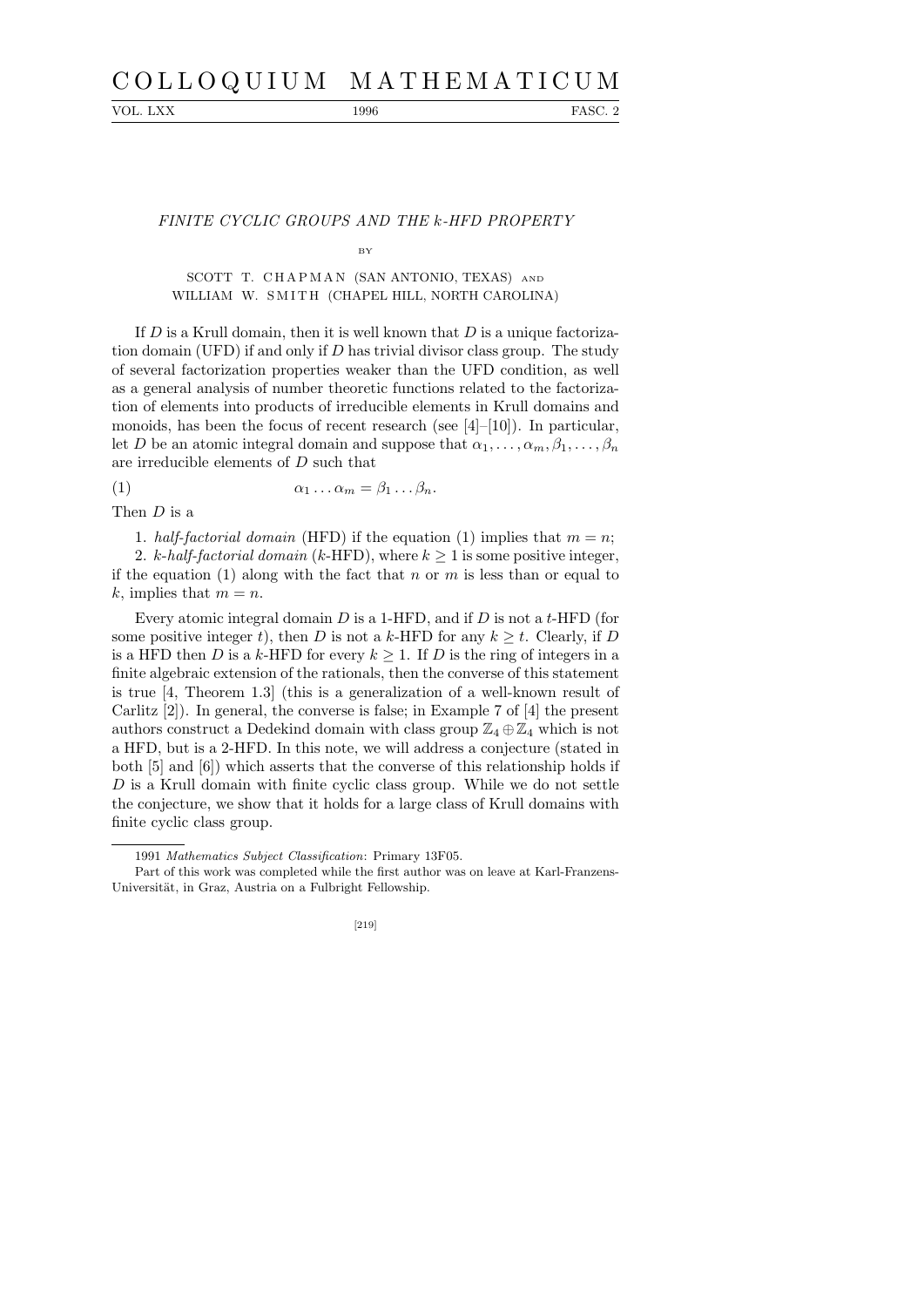Central to our arguments will be a close examination of the set

 $S = \{g \in \mathbb{Z}_n \mid g \neq 0 \text{ and contains a height-one prime ideal of } D\}.$ 

For such a set  $S = \{s_1, \ldots, s_t\}$ , we will always assume that each element  $s_i \in S$  is of the form  $s_i = r_i + n\mathbb{Z}$ , where  $0 < r_i \leq n-1$ . We will use the following terminology, consistent with that used in the papers [5] and [6]:

1. S is unitary if for some  $s_i \in S$  we have  $r_i = 1$ .

2. S has the all divisor property if for every  $s_i \in S$ ,  $r_i$  divides n in  $\mathbb{Z}$ .

For convenience, we shall refer to a set S with the all divisor property as an  $AD\text{-}set$ . We summarize our main results in the following theorem.

THEOREM 1. Let D be a Krull domain with divisor class group  $G = \mathbb{Z}_n$ with set S. Suppose that any of the following conditions hold:

1. S contains a generator of  $\mathbb{Z}_n$  (see Propositions 2 and 7).

2. S is an  $AD\text{-}set$  with  $|S| \leq 4$  (see Proposition 6).

3. S is an AD-set and  $G \cong \mathbb{Z}_{p^r q^t}$ , where p and q are distinct primes in Z (see Proposition 9).

Then D is a HFD if and only if D is a k-HFD for some  $k \geq 2$ .

The papers [5] and [6] contain a detailed study of Dedekind domains D which are k-HFD for some  $k \geq 2$ . These results easily generalize to the case where  $D$  is a Krull domain (see [1] for details). We summarize several of the relevant results of these papers in the following proposition.

PROPOSITION 2. Let D be a Krull domain with divisor class group G. Suppose that any of the following conditions hold:

- 1.  $G \cong \mathbb{Z}_{p^n}$  for some prime integer p and positive integer n.
- 2.  $G \cong \mathbb{Z}_{pq}$  for distinct prime integers p and q.

3.  $|G| \le 15$ .

Then D is a HFD if and only if D is a k-HFD for some  $k \geq 2$ .

We shall later require the following two results; 1 is Lemma 3.1 in [6], and 2 is Theorem 3.10 in [3].

PROPOSITION 3. Let D be a Krull domain with divisor class group  $\mathbb{Z}_n$ .

1. If S is unitary and is not an AD-set, then D is not a 2-HFD (and hence not a HFD).

2. If  $|S| \leq 3$  and S is an AD-set, then D is a HFD.

While our interest in this problem is centered in ring theory, results concerning lengths of factorizations in a Krull domain D are combinatorial results based on the block semigroup associated with the divisor class group of  $D$ . Recall the following definitions. Let  $G$  be an abelian group,  $S$  a subset of the nonzero elements of G, and  $\mathcal{F}(G)$  the multiplicative free abelian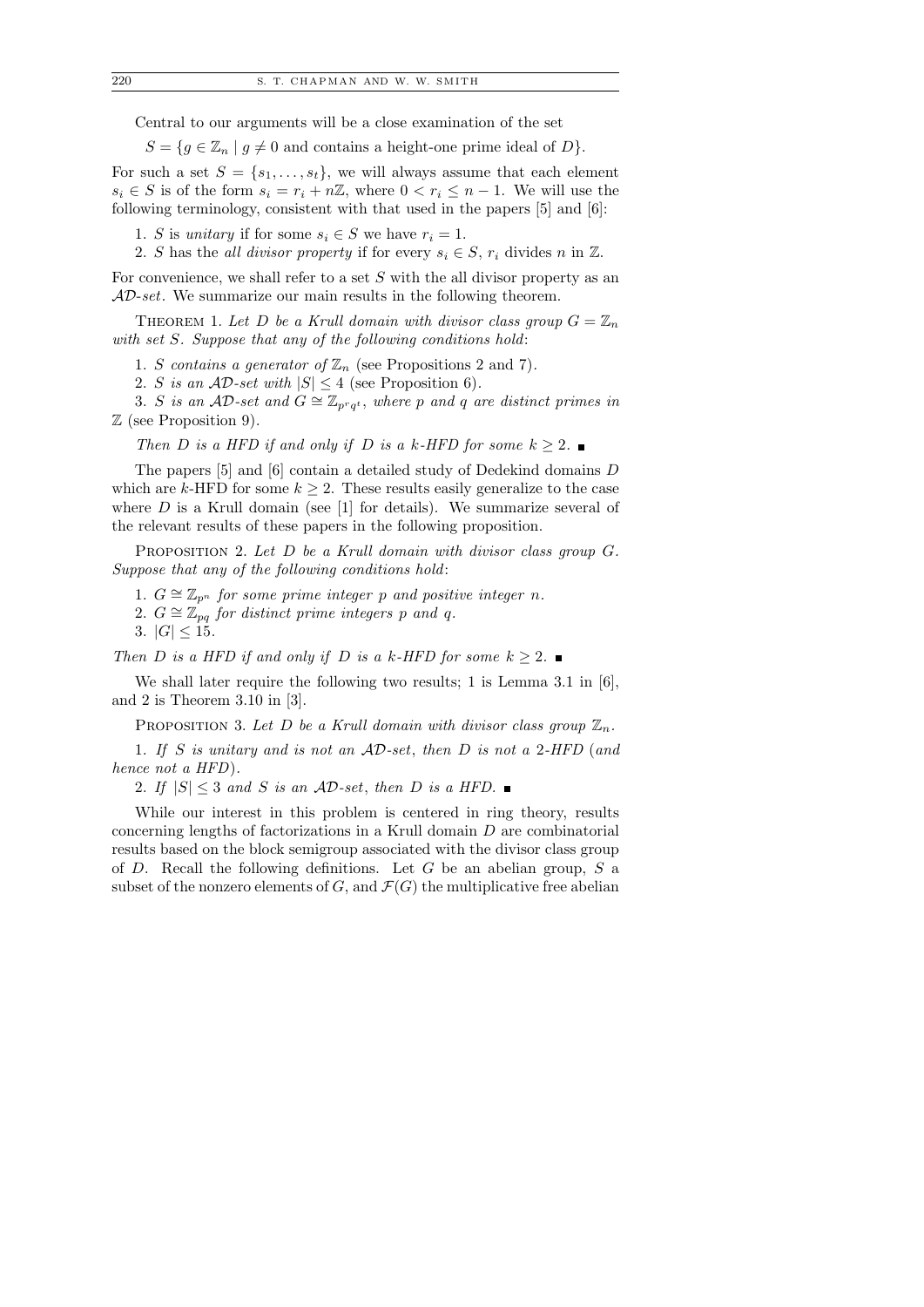monoid with basis G. The elements of  $\mathcal{F}(G)$  can be viewed as products of the form

$$
F = \prod_{g \in G} g^{v_g(F)},
$$

where  $v_g(F) \in \mathbb{Z}^+$  and  $v_g(F) = 0$  for almost all  $g \in G$ . Set

$$
\mathcal{B}(G) = \Big\{ B \in \mathcal{F}(G) \Big| \sum_{g \in G} v_g(B)g = 0 \Big\}.
$$

 $\mathcal{B}(G)$  is known as the *block semigroup* over G. More generally, set

$$
\mathcal{B}(S) = \{ B \in \mathcal{B}(G) \mid v_g(B) = 0 \text{ for } g \in G \backslash S \}.
$$

Block semigroups have been studied in great detail in [7], [8], and [10]. An element  $B \in \mathcal{B}(S)$  is called *irreducible* if it cannot be written in the form  $B = B_1 B_2$ , where  $B_1$  and  $B_2$  are nonzero blocks of  $\mathcal{B}(S)$ .

For an atomic monoid  $M$ , define  $M$  to be a half-factorial monoid (HFM), or a k-half-factorial monoid (k-HFM) in a manner analogous to the definitions used for atomic integral domains. The paper [1, pp. 99–100] gives a detailed argument that a Krull domain D with divisor class group  $G = Cl(D)$ is a HFD (or k-HFD for some  $k \geq 2$ ) if and only if  $\mathcal{B}(S)$  is a HFM (or k-HFM for some  $k \geq 2$ ). Hence, for the remainder of this paper we focus on the block semigroup  $\mathcal{B}(S)$  related to the Krull domain D.

If  $B = s_1^{n_1} \dots s_t^{n_t}$  is a block in  $\mathcal{B}(S)$ , then set

$$
k(B) = \sum_{i=1}^{t} \frac{n_i}{|s_i|}
$$

,

where  $|s_i|$  denotes the order of the element  $s_i$  in G. The function k is known as the *weight* of  $B$ . If  $B$  is the irreducible block associated with an irreducible  $\alpha$  in D, then the value  $z(\alpha) = k(B)$  is referred to in the literature as the Zaks–Skula constant of  $\alpha$  (see [5]). A well-known result of Zaks and Skula states that a Dedekind domain  $D$  with torsion class group is a HFD if and only if  $z(\alpha) = 1$  for every irreducible element  $\alpha \in D$  (see [3, Theorem 3.8] for a proof of this fact).

Hence, assume that  $G = \mathbb{Z}_n$  and  $S = \{s_1, \ldots, s_t\} \subset G \setminus \{0\}$  for  $1 \leq$  $s_i < n$ . Under our assumption that S represents the set of nonzero divisor classes of some Krull domain D which contain height-one prime ideals, it is necessary that  $S$  is a generating set of  $G$ . If  $B$  is an irreducible block of  $\mathcal{B}(S)$ , then  $B = s_1^{x_1} \dots s_t^{x_t}$ , where  $\sum_{i=1}^t s_i x_i = mn$  for some nonnegative integer m. If S is an  $AD$ -set, then  $k(S) = m$ . Set

 $K(\mathcal{B}(S)) = \{k(B) | B \text{ is irreducible in } \mathcal{B}(S)\}.$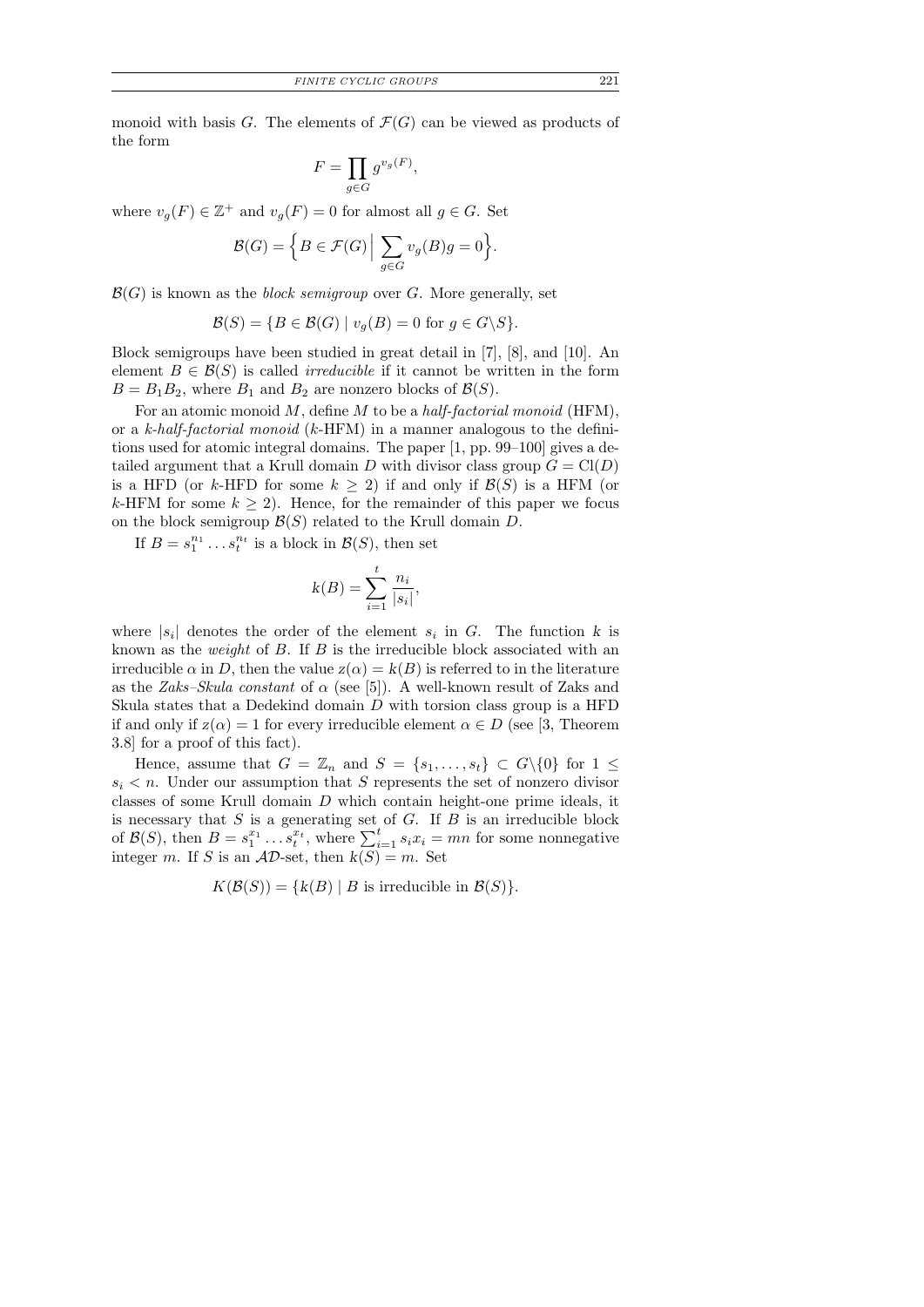Lemma 4. Let G and S be as above. Assume that

1.  $A = s_1^{x_1} \ldots s_t^{x_t}$  is an irreducible block in  $\mathcal{B}(S)$  such that  $k(A) =$  $Max(K(\mathcal{B}(S))).$ 

2.  $B = s_1^{y_1} \ldots s_t^{y_t}$  is an irreducible block in  $\mathcal{B}(S)$  with  $k(A) > k(B)$  and  $x_i \geq y_i/2$  for each i.

Then  $\mathcal{B}(S)$  is not a 2-HFM.

Proof. We write

 $A^2 = s_1^{2x_1} \dots s_t^{2x_t} = B(s_1^{2x_1-y_1} \dots s_t^{2x_t-y_t}).$ 

Setting  $C = s_1^{2x_1-y_1} \dots s_t^{2x_t-y_t}$ , we have  $A^2 = BC$ , where  $C \in \mathcal{B}(S)$ . Hence,  $2k(A) = k(B) + k(C)$  and  $k(C) = 2k(A) - k(B) > k(A)$ . Since  $k(A) =$  $Max(\mathcal{B}(S))$ ,  $k(C) > k(A)$  implies that C is not irreducible. Thus  $A^2 = BC$ implies that  $\mathcal{B}(S)$  is not a 2-HFM.  $\blacksquare$ 

We derive a corollary to the lemma which will be of later use.

COROLLARY 5. Let  $G$ ,  $S$ , and  $A$  be as in Lemma 4 and suppose that  $\mathcal{B}(S)$  is a 2-HFM. Then

1. For any  $B \in \mathcal{B}(S)$  with  $k(B) < k(A)$  there is an i such that  $x_i < y_i/2$ . 2. If  $k(A) > 1$ , then  $x_i < |s_i|/2$  for all i. In addition, if S is an  $AD\text{-}set$ , then  $x_i < n/(2s_i)$  for all i.

P r o o f. Part 1 follows directly from Lemma 4. For part 2, let  $C_i$  be the element of  $\mathcal{B}(S)$  of the form  $C_i = s_i^{|s_i|}$  $\sum_{i=1}^{|s_i|}$ . If  $x_i \geq |s_i|/2$ , then, since  $x_j \geq 0$  for each  $i \neq j$ , we deduce that  $\mathcal{B}(S)$  is not a 2-HFM by part 2 of Lemma 4, a contradiction. Notice that if S is an  $AD$ -set, then  $|s_i| = n/s_i$ .

The corollary allows us to prove part 2 of Theorem 1.

PROPOSITION 6. Let  $G \cong \mathbb{Z}_n$  and  $S = \{s_1, \ldots, s_t\} \subseteq \mathbb{Z}_n \backslash \{0\}$  be an  $AD\text{-}set with  $|S| \leq 4$ .  $\mathcal{B}(S)$  is a HFM if and only if  $\mathcal{B}(S)$  is a k-HFM for$ some  $k \geq 2$ .

P r o o f. Suppose  $\mathcal{B}(S)$  is not a HFM and is a 2-HFM. Let  $A = s_1^{x_1} \dots s_t^{x_t}$ be an irreducible block in  $\mathcal{B}(S)$  such that  $k(A) = m = \text{Max } K(\mathcal{B}(S)) > 1$ (this is possible since S is an  $AD$ -set). By part 2 of Corollary 5,  $x_i$  <  $n/(2s_i) = |s_i|/2$  for all *i*. Hence,

$$
mn = \sum_{i=1}^{t} s_i x_i < \sum_{i=1}^{t} s_i \frac{n}{2s_i} = \sum_{i=1}^{t} \frac{n}{2} \le 2n
$$

since  $|S| \leq 4$ . Thus  $m < 2$  implies that  $m = 1$ , a contradiction.

We proceed to a proposition which will complete the proof of part 1 of Theorem 1.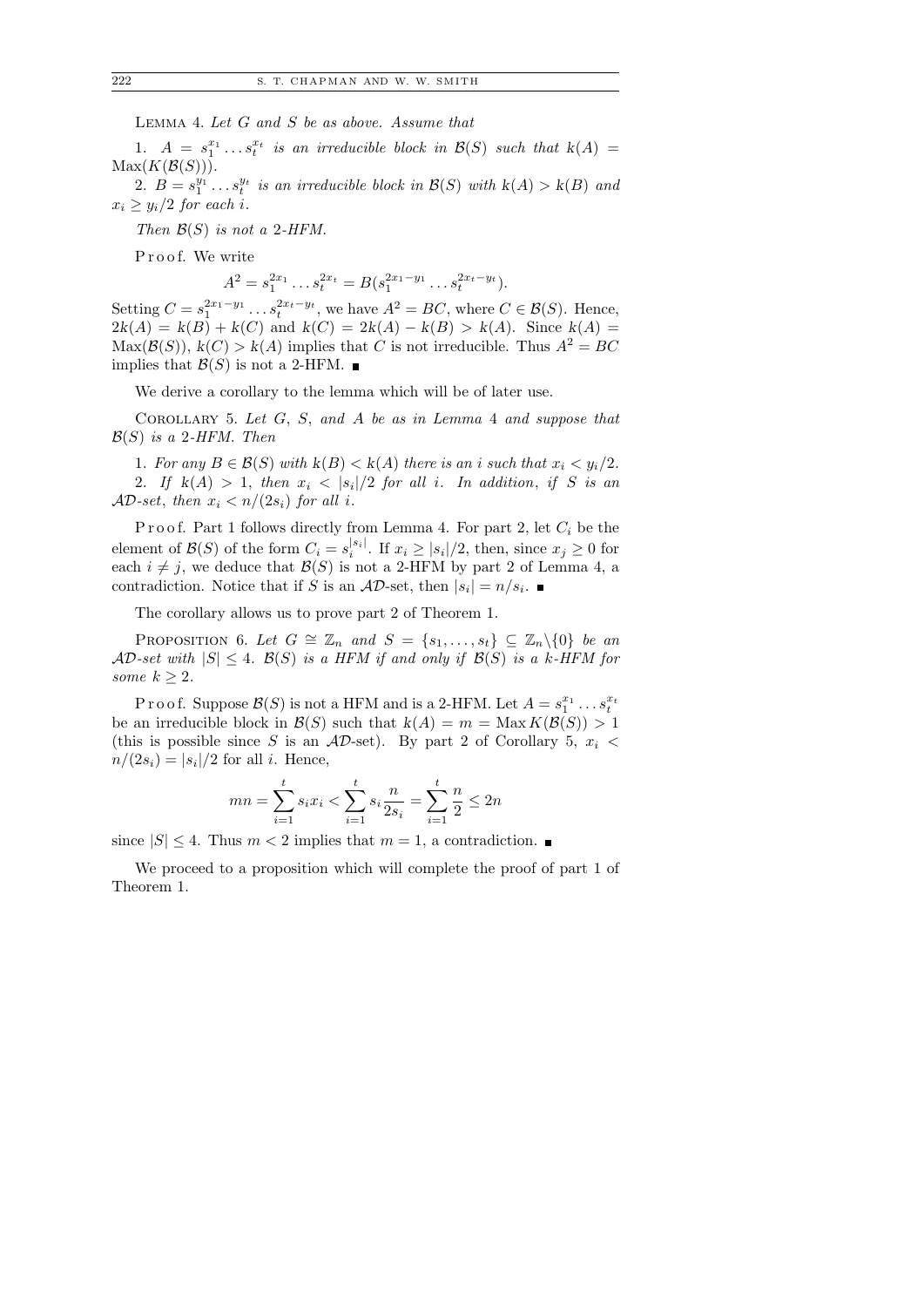*FINITE CYCLIC GROUPS* 223

PROPOSITION 7. Let  $G \cong \mathbb{Z}_n$  and  $S = \{s_1, \ldots, s_t\} \subseteq \mathbb{Z}_n \backslash \{0\}$  be a unitary  $AD\text{-}set$  of G.  $\mathcal{B}(S)$  is a HFM if and only if  $\mathcal{B}(S)$  is a 2-HFM.

Proof. Assume there exists a unitary  $AD$ -set S for which  $\mathcal{B}(S)$  is a 2-HFM but not a HFM. Without loss of generality, assume that  $s_1 = 1$ . Let such an S be chosen with  $|S|$  minimal. Notice that  $|S| > 4$  by Proposition 6. We claim that if  $B = 1^{y_1} s_2^{y_2} \dots s_t^{y_t}$  is an irreducible block of  $\mathcal{B}(S)$  with  $y_1 \neq 0$  and some  $y_j = 0$  (for  $2 \leq j \leq t$ ), then  $k(B) = 1$ . To see this, let  $S' = \{s_i \mid y_i \neq 0\}$ . Then S' is properly contained in S. Thus,  $\mathcal{B}(S')$  is a 2-HFM since  $\mathcal{B}(S)$  is a 2-HFM. By the minimality of S,  $\mathcal{B}(S')$  is a HFM. Thus  $k(B) = 1$ .

Now, suppose  $A = 1^{x_1} s_2^{x_2} \dots s_t^{x_t}$  is an irreducible block in  $\mathcal{B}(S)$  with  $k(A) = \text{Max}(K(\mathcal{B}(S))) > 1$ . Since S is an  $AD$ -set,  $\sum_{i=1}^{t} s_i x_i = mn$ , where  $k(A) = m$  for some  $m > 1$ . By part 2 of Corollary 5,  $x_i < n/(2s_i)$  for each *i*. Hence,  $0 < n - 2s_i x_i$  for each *i*. Now, for each  $2 \leq j \leq k$ , set

$$
M_j = s_1^{x_1 + s_j x_j} \prod_{i \neq j} s_i^{x_i}.
$$

Notice that since  $s_1(x_1 + s_jx_j) + s_2x_2 + \ldots + s_tx_t = mn, k(M_i) = m > 1.$ By the observation in the paragraph above,  $M_i$  is not irreducible.

For each  $2 \leq i \leq t$ , set

$$
R_i = s_1^{n-s_ix_i} s_i^{x_i}
$$

.

Since  $n - s_i x_i > 0$ , each  $R_i$  is a block in  $\mathcal{B}(S)$  with

$$
k(R_i) = ((n - s_i x_i) + s_i x_i)/n = 1.
$$

Hence each  $R_i$  is irreducible in  $\mathcal{B}(S)$ . Consider

$$
AR_i = (s_1^{x_1} \dots s_t^{x_t})(s_1^{n-s_ix_i}s_i^{x_i}) = s_i^{2x_i}s_1^{x_1+n-s_ix_i} \prod_{j \neq i, j>1} s_j^{x_j}
$$
  
= 
$$
(s_i^{2x_i}s_1^{n-2s_ix_i}) \left(s_1^{x_1+s_ix_i} \prod_{j \neq i, j>1} s_j^{x_j}\right) = CM_i.
$$

Since A,  $R_i$ , and  $M_i$  are blocks in  $\mathcal{B}(S)$ , C is a nontrivial block. By the previous argument each  $M_i$  is not irreducible. Thus, the product  $AR_i$  can be written as a product of at least three irreducibles. We conclude that  $\mathcal{B}(S)$  is not a 2-HFM.  $\blacksquare$ 

Proof of part 1 of Theorem 1. By previous remark it suffices to consider the block semigroup  $\mathcal{B}(S)$ . Since S contains a generator, we can use an automorphism argument  $[5, \text{ Lemma } 1.9]$  and assume that S is unitary. By part 1 of Proposition 3, if S is not an  $AD$ -set, then  $\mathcal{B}(S)$  is neither a 2-HFM nor HFM. Thus  $S$  must be an  $AD$ -set. Proposition 7 now completes the proof.  $\blacksquare$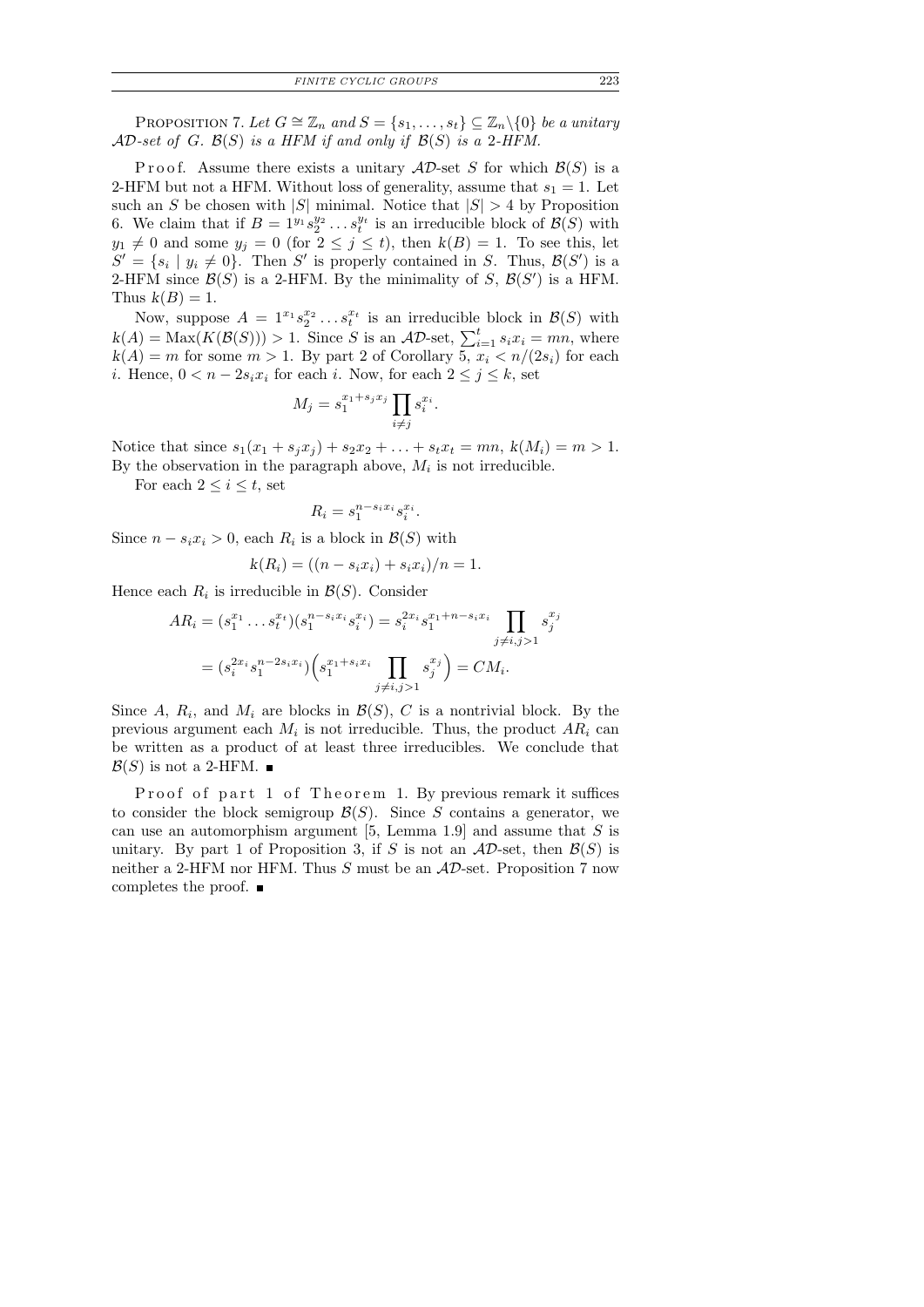The proof of part 3 of Theorem 1 will require a lemma.

LEMMA 8. Let  $G = \mathbb{Z}_n$  and  $S = \{s_1, \ldots, s_k\}$  be an AD-set of G. Set  $d = \gcd(s_2, \ldots, s_k), m = n/d, \text{ and } S' = \{s_1, s_2/d, \ldots, s_k/d\}.$  Then

1. S' is an  $AD\text{-}set$  for  $\mathbb{Z}_m$  and  $gcd(s_1, s_2/d, \ldots, s_k/d) = 1$ .

2.  $\mathcal{B}(S)$  is a HFM (or a k-HFM for some  $k \geq 2$ ) if and only if  $\mathcal{B}(S')$ is a HFM (or a k-HFM for some  $k \geq 2$ ).

P r o o f. We note that since  $gcd(s_1, \ldots, s_k) = 1$ , we have  $gcd(s_1, d) = 1$ . Since  $s_1 | d(n/d), s_1 | (n/d)$  and  $S'$  is an AD-set for  $\mathbb{Z}_m$  with

$$
\gcd(s_1, s_2/d, \ldots, s_k/d) | \gcd(s_1, s_2, \ldots, s_k) = 1.
$$

This completes the proof of 1.

There is a one-to-one correspondence between the irreducible blocks of  $\mathcal{B}(S)$  and  $\mathcal{B}(S')$ , given in the following manner. Let  $B = s_1^{x_1} \dots s_k^{x_k}$ be an irreducible block in  $\mathcal{B}(S)$  with  $\sum_{i=1}^{k} s_i x_i = nt$ . Since  $d | s_1 x_1$  and  $gcd(d, s_1) = 1$ , it follows that  $d | x_1$  and  $B' = s_1^{(x_1/d)}(s_2/d)^{x_2} \dots (s_k/d)^{x_k}$  is an irreducible block in  $\mathcal{B}(S')$  with

$$
s_1\left(\frac{x_1}{d}\right) + \sum_{i=2}^k \left(\frac{s_i}{d}\right) x_i = \left(\frac{n}{d}\right)t.
$$

A reverse correspondence works in a similar manner (notice for such blocks that  $t = k(B) = k(B')$ . Hence 2 follows.

The next proposition establishes Theorem 1, part 3.

PROPOSITION 9. Let  $G = \mathbb{Z}_{p^r q^s}$ , where p and q are distinct primes in  $\mathbb{Z}$ , and let  $S = \{s_1, \ldots, s_t\}$  be an AD-set of G. Then  $\mathcal{B}(S)$  is a HFM if and only if  $\mathcal{B}(S)$  is a k-HFM for some  $k \geq 2$ .

Proof. If S contains a generator of  $G$ , then the result follows from Proposition 7. So assume that  $S$  does not contain a generator of  $G$  and that  $\mathcal{B}(S)$  is a 2-HFM and not a HFM with  $G = \mathbb{Z}_n$ , where  $n = p^r q^s$ . Choose  $n = p^r q^s$  minimal for such an example and an  $AD$ -set  $S = \{s_1, \ldots, s_t\}$  with |S| also minimal. For each  $1 \leq i \leq t$  set

$$
d_i = \gcd(s_1, \ldots, s_{i-1}, s_{i+1}, \ldots, s_t).
$$

By considering the correspondence set up in Lemma 8, if any of the  $d_i > 1$ then we would have a cyclic group  $\mathbb{Z}_{n/d_i}$ , which is of order strictly less than n, and a corresponding set S' such that  $\mathcal{B}(S')$  is a 2-HFM but not HFM, contradicting the minimality of *n*. Hence, each  $d_i = 1$ .

We now argue that in S there must be some  $1 \leq i \leq j \leq t$  such that either  $s_i | s_j$  or  $s_j | s_i$ . Since  $gcd(s_1, ..., s_k) = 1$ , one of the  $s_i = p^v$ . Since  $d_i = 1$ , then one of the  $s_j = p^w$  (for  $i \neq j$ ) and hence either  $s_i | s_j$  or  $s_j | s_i$ .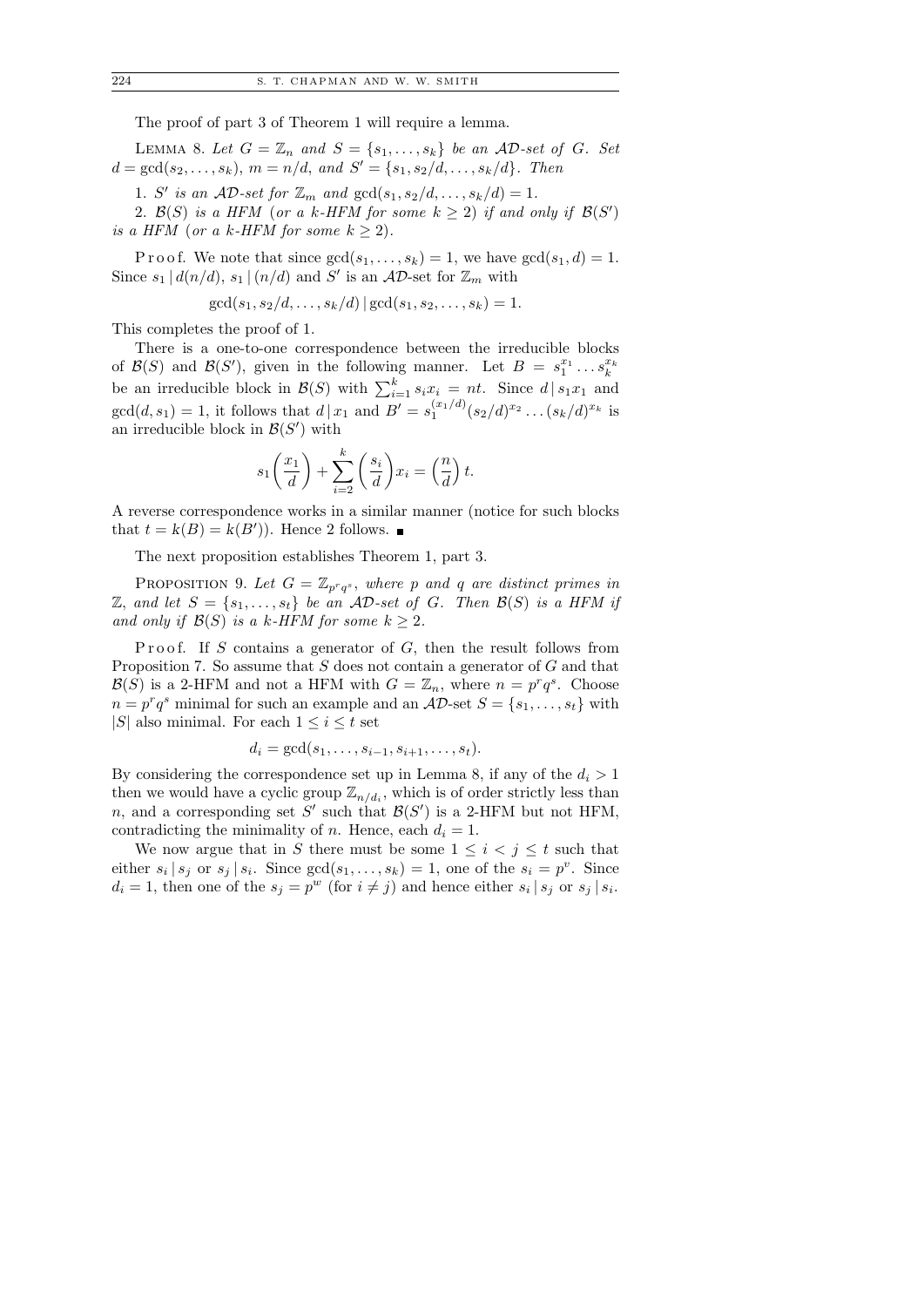*FINITE CYCLIC GROUPS* 225

Without loss of generality, assume that  $s_1 | s_2$ . Suppose  $s_1 b = s_2$ . Since  $\mathcal{B}(S)$  is not a HFM, there is an irreducible block  $A = s_1^{x_1} \dots s_t^{x_t}$  with  $\sum_{i=1}^t s_i x_i = mn$ , where  $k(A) = m = \text{Max}(K(\mathcal{B}(S))) > 1$ . By Corollary 5,  $x_i < n/(2s_i)$  for each i. Set

$$
M = s_1^{x_1 + bx_2} s_3^{x_3} \dots s_t^{x_t}, \qquad B_1 = s_1^{(n/s_1) - bx_2} s_2^{x_2}, \qquad B_2 = s_1^{(n/s_1) - 2bx_2} s_2^{2x_2}.
$$

Now,  $k(M) = m$ ,  $k(B_1) = 1$ , and  $k(B_2) = 1$ . Notice that  $x_2 < n/2s_2$ implies that  $2bx_2 < 2bn/2s_1b = n/s_1$ . Since  $k(B_1) = k(B_2) = 1$ , property  $AD$  implies that both  $B_1$  and  $B_2$  are irreducible. Since, for any proper subset  $S'$  of  $S$ ,  $\mathcal{B}(S')$  inherits the 2-HFM property, it follows from the minimality of  $|S|$  that  $\mathcal{B}(S')$  must have the HFM property. Thus M is not irreducible in  $\mathcal{B}(S')$  and hence M is not irreducible in  $\mathcal{B}(S)$ . Thus

$$
AB_1 = MB_2
$$

implies that the product of 2 irreducibles in  $\mathcal{B}(S)$  can be written as the product of more than 2 irreducibles in  $\mathcal{B}(S)$ , a contradiction.

It is of interest to note that the proof of Theorem 1 remains valid if the Krull domain D with divisor class group  $\mathbb{Z}_n$  is replaced by a Krull monoid  $H$  with identical divisor class group. In this case, the set  $S$  would now represent the subset of divisor classes of H which contain at least one prime divisor. The interested reader is referred to [9] for more information on Krull monoids.

Acknowledgements. The authors express their appreciation to Alfred Geroldinger for discussions related to this work.

### *REFERENCES*

- [1] D. F. Anderson, S. T. Chapman and W. W. Smith, *Some factorization properties of Krull domains with infinite cyclic divisor class group*, J. Pure Appl. Algebra 96 (1994), 97–112.
- [2] L. Carlitz, *A characterization of algebraic number fields with class number two*, Proc. Amer. Math. Soc. 11 (1960), 391–392.
- [3] S. T. Chapman, *The davenport constant*, *the cross number*, *and their application in factorization theory*, in: Zero-Dimensional Commutative Rings, Marcel Dekker, New York, 1995, 167–190.
- [4] S. T. Chapman and W. W. Smith, *Factorization in Dedekind domains with finite class group*, Israel J. Math. 71 (1990), 65–95.
- [5] —, —, *On the HFD*, *CHFD*, *and k-HFD properties in Dedekind domains*, Comm. Algebra 20 (1992), 1955–1987.
- [6] —, —, *On the k-HFD property in Dedekind domains with small class group*, Mathematika 39 (1992), 330–340.
- [7] A. Geroldinger, *Über nicht-eindeutige Zerlegungen in irreduzible Elemente*, Math. Z. 197 (1988), 505–529.